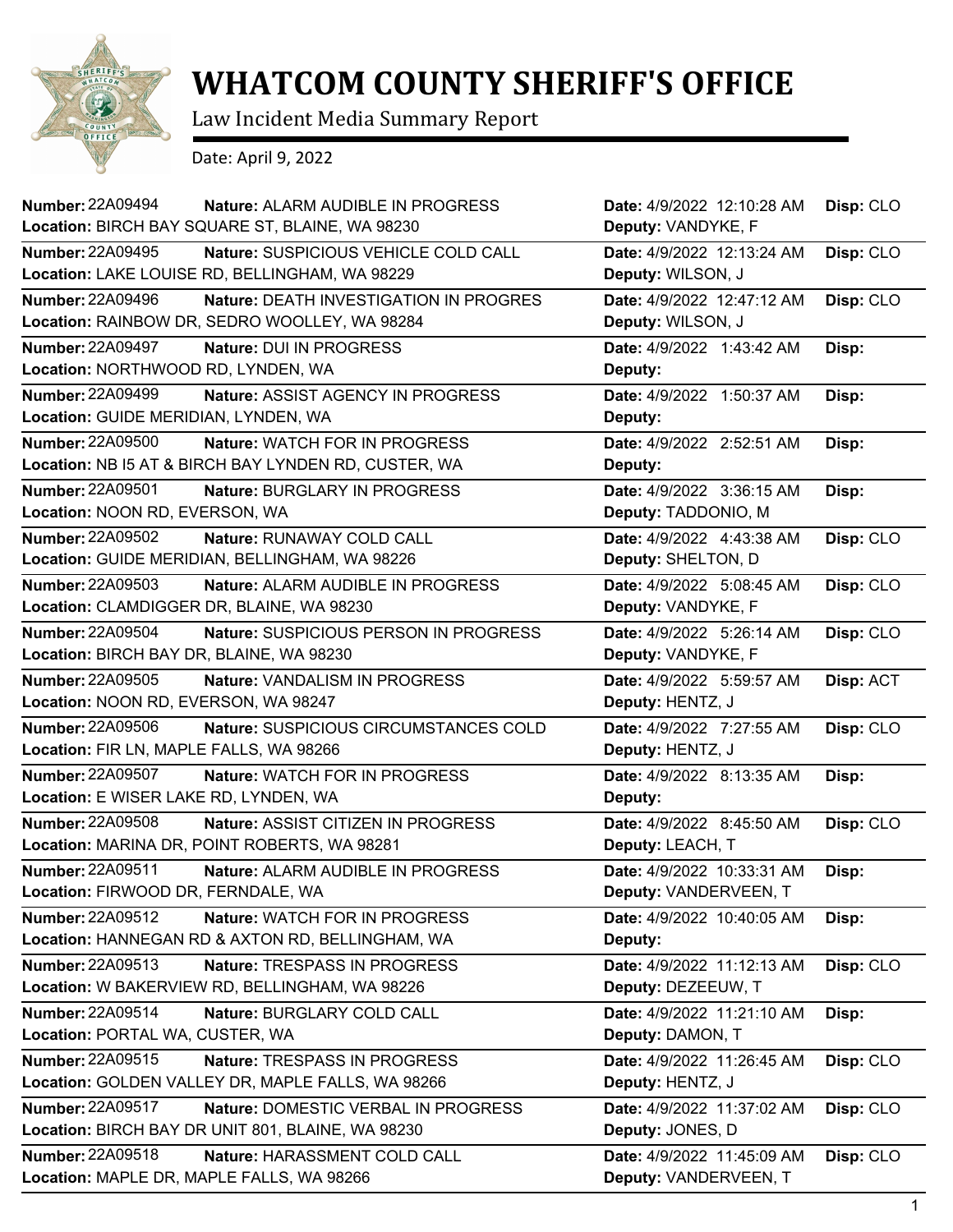| <b>Number: 22A09520</b><br>Nature: THEFT COLD CALL                | Date: 4/9/2022 10:25:34 AM | Disp: CLO |
|-------------------------------------------------------------------|----------------------------|-----------|
| Location: MARIGOLD LN, BELLINGHAM, WA 98225                       | Deputy: BOYD, M            |           |
| <b>Number: 22A09521</b><br>Nature: RUNAWAY COLD CALL              | Date: 4/9/2022 1:45:15 PM  | Disp: CLO |
| Location: GILLIES RD, EVERSON, WA 98247                           | Deputy: HENTZ, J           |           |
| Number: 22A09523<br>Nature: FRAUD COLD CALL                       | Date: 4/9/2022 12:31:22 PM | Disp: ACT |
| Location: MT BAKER HWY, EVERSON, WA 98247                         | Deputy: BAKER, J           |           |
| <b>Number: 22A09525</b><br>Nature: WELFARE CHECK IN PROGRESS      | Date: 4/9/2022 12:49:57 PM | Disp: CLO |
| Location: GRIFFITH AVE, BELLINGHAM, WA 98225                      | Deputy: DEZEEUW, T         |           |
| <b>Number: 22A09526</b><br>Nature: WELFARE CHECK IN PROGRESS      | Date: 4/9/2022 12:53:42 PM | Disp:     |
| Location: HARKSELL RD & DAHLBERG RD, FERNDALE, WA                 | Deputy: DAMON, T           |           |
| <b>Number: 22A09527</b><br>Nature: WATCH FOR IN PROGRESS          | Date: 4/9/2022 12:59:23 PM | Disp:     |
| Location: BIRCH BAY LYNDEN RD & SUNRISE RD, CUSTER, WA            | Deputy:                    |           |
| <b>Number: 22A09528</b><br>Nature: WATCH FOR IN PROGRESS          | Date: 4/9/2022 2:01:01 PM  | Disp:     |
| Location: BIRCH BAY LYNDEN RD, LYNDEN, WA                         | Deputy:                    |           |
| Number: 22A09529<br>Nature: SUSPICIOUS CIRCUMSTANCES COLD         | Date: 4/9/2022 2:03:41 PM  | Disp: CLO |
| Location: BAKER CIR, NATIONAL FOREST, WA 98244                    | Deputy: HENTZ, J           |           |
| <b>Number: 22A09530</b><br>Nature: THEFT COLD CALL                | Date: 4/9/2022 2:09:46 PM  | Disp:     |
| Location: BIRCH BAY LYNDEN RD, BLAINE, WA                         | Deputy: DAMON, T           |           |
| Number: 22A09532<br>Nature: REFER TO WSP IN PROGRESS              | Date: 4/9/2022 2:36:07 PM  | Disp:     |
| Location: NB I5 AT & MP 27, CUSTER, WA                            | Deputy:                    |           |
| Number: 22A09535<br>Nature: VEHICLE ABANDONED COLD CALL           | Date: 4/9/2022 3:10:11 PM  | Disp: CLO |
| Location: BIRCH POINT LOOP & BIRCH BAY DR, BLAINE, WA 98230       | Deputy: JONES, D           |           |
| Number: 22A09538<br>Nature: PARKING PROBLEM COLD CALL             | Date: 4/9/2022 3:42:00 PM  | Disp: CLO |
| Location: SOLE DR, BLAINE, WA 98230                               | Deputy: JONES, D           |           |
|                                                                   |                            |           |
| Number: 22A09539<br>Nature: SEX OFFENDER REGISTRATION             | Date: 4/9/2022 3:49:42 PM  | Disp: CLO |
| Location: SEASHELL WAY, BLAINE, WA 98230                          | Deputy: JONES, D           |           |
| Number: 22A09542<br>Nature: SUSPICIOUS PERSON IN PROGRESS         | Date: 4/9/2022 3:55:49 PM  | Disp: CLO |
| Location: BENNETT DR, BELLINGHAM, WA 98225                        | Deputy: SLYTER, C          |           |
| <b>Number: 22A09543</b><br>Nature: SERVE PAPERS IN PROGRESS       | Date: 4/9/2022 3:59:16 PM  | Disp: CLO |
| Location: TYEE DR, POINT ROBERTS, WA 98281                        | Deputy: LEACH, T           |           |
| <b>Number: 22A09544</b><br>Nature: SUSPICIOUS VEHICLE IN PROGRESS | Date: 4/9/2022 4:17:33 PM  | Disp: INF |
| Location: ALDERWOOD AVE, BELLINGHAM, WA 98225                     | Deputy: SLYTER, C          |           |
| Number: 22A09545<br>Nature: SEX OFFENDER REGISTRATION             | Date: 4/9/2022 4:52:51 PM  | Disp:     |
| Location: CREASEY RD, CUSTER, WA                                  | Deputy: LEBEDEV, P         |           |
| Number: 22A09546<br>Nature: CIVIL PROBLEM IN PROGRESS             | Date: 4/9/2022 4:55:14 PM  | Disp:     |
| Location: SANDCASTLE DR, BLAINE, WA                               | Deputy: BROWN, E           |           |
| <b>Number: 22A09547</b><br>Nature: SEX OFFENDER REGISTRATION      | Date: 4/9/2022 5:04:41 PM  | Disp:     |
| Location: MAIN ST, CUSTER, WA                                     | Deputy: LEBEDEV, P         |           |
| Number: 22A09549<br>Nature: WATCH FOR IN PROGRESS                 | Date: 4/9/2022 5:09:51 PM  | Disp:     |
| Location: MARINE DR & BENNETT DR, BELLINGHAM, WA                  | Deputy:                    |           |
| Number: 22A09553<br>Nature: ASSIST AGENCY IN PROGRESS             | Date: 4/9/2022 5:22:41 PM  | Disp:     |
| Location: BAYVUE RD, BLAINE, WA                                   | Deputy: LEBEDEV, P         |           |
| Number: 22A09558<br>Nature: TRAFFIC STOP                          | Date: 4/9/2022 5:47:39 PM  | Disp:     |
| Location: W MAIN ST, EVERSON, WA                                  | Deputy: INGERMANN, N       |           |
| Number: 22A09563<br>Nature: VEHICLE PROWL COLD CALL               | Date: 4/9/2022 6:24:29 PM  | Disp: CLO |
| Location: IVY CT, MAPLE FALLS, WA                                 | Deputy: INGERMANN, N       |           |
| <b>Number: 22A09564</b><br>Nature: JUVENILE PROBLEM IN PROGRESS   | Date: 4/9/2022 6:57:49 PM  | Disp: CLO |